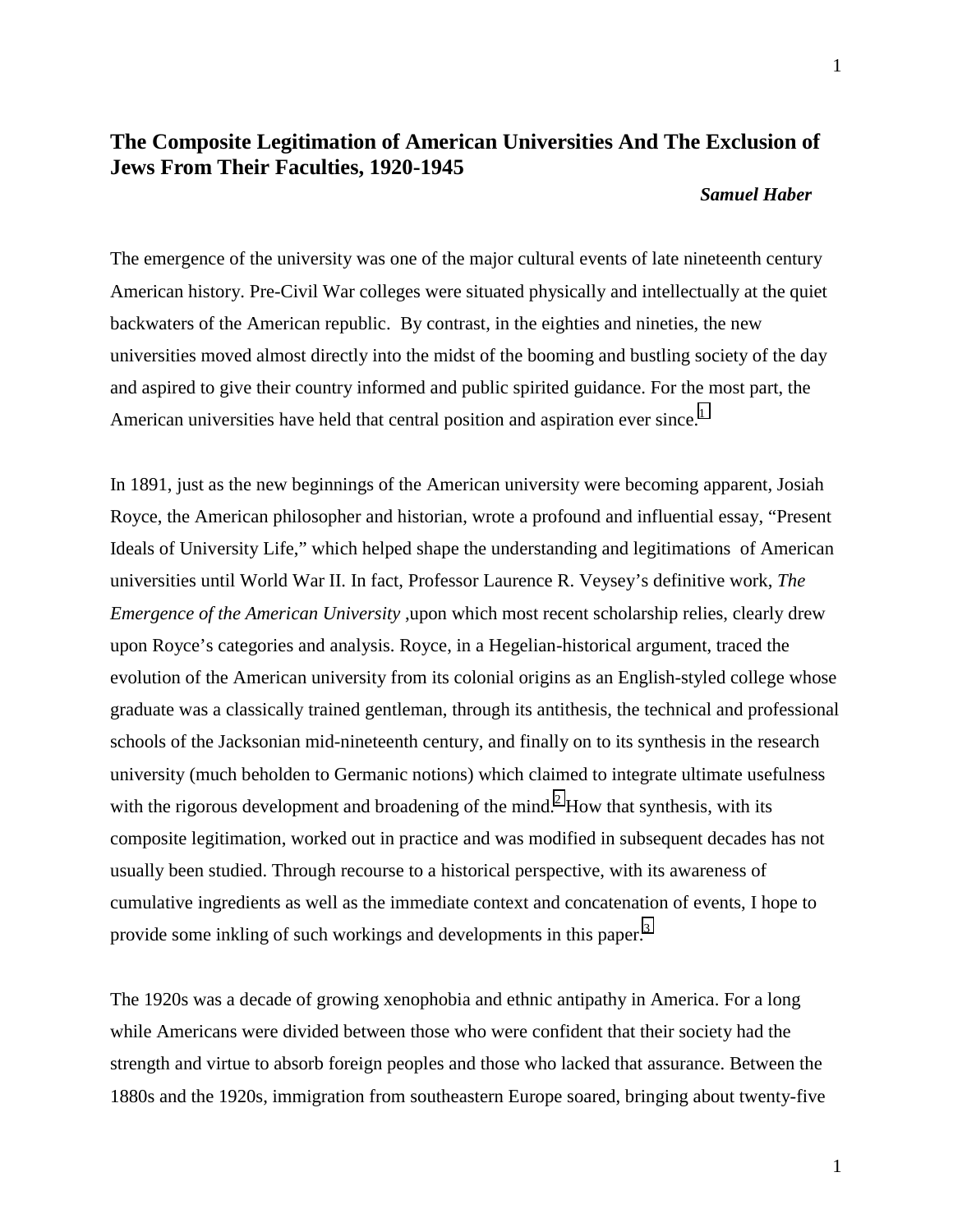million newcomers and creating large blocs of foreign born population in all major cities. While in the early 20<sup>th</sup> century, there had been a decline in hostility toward immigrants, by the 1920s a shift had taken place and those who feared that the immigrants had become a threat to America culture and politics had become a majority. The outcome was the immigration acts of the twenties that set up restrictive quotas and in time drastically reduced the number of immigrants entering the country.<sup>4</sup>

This new emotional climate, with it's fear of and contempt for strangers and outsiders of various sorts, had a significant influence upon the universities. It filtered into their traditional legitimations--- gentlemanly culture, proximate utility, and research---giving these a new and particular social reference. This affected Jews most sharply. Of all the new immigrant groups, Jews carried within their traditional culture the most flagrant respect and esteem for education. They quickly came to knock on the doors of the universities asking for admittance as students and even as faculty. Before World War I, a scattering of well acculturated Jews of German origin had found faculty positions at various colleges and universities but by the twenties barriers to entry, echoing the new immigration quotas, went up for students and even more so for faculty.<sup>5</sup> Using the careers of three Jewish Nobel prize winners in the biological sciences (Selman Waksman [b.1888], Arthur Kornberg [b.1918], and Joshua Lederberg [b.1925] as tracer elements, I will examine one of the patterns of exclusion and entry that the composite legitimation of American universities afforded in this era.<sup>6</sup>

By the twenties and thirties, notions of gentlemanly culture had changed drastically from that which had been evoked half a century earlier. The curriculum based upon ancient languages and accepted truths of moral philosophy had everywhere disappeared. What remained at the heart of the college curriculum was the belief that every well educated man or woman was expected to know "the great monuments of literature, especially in one's own tongue" and the purported underlying verities of history, especially of one's own nation.<sup>7</sup>

The principal locus of gentlemanly education was in the undergraduate school which aimed at a breadth of learning as well as some study in a particular discipline. However, a narrow specialization was to be avoided. Clearly the formal curriculum was only a small part of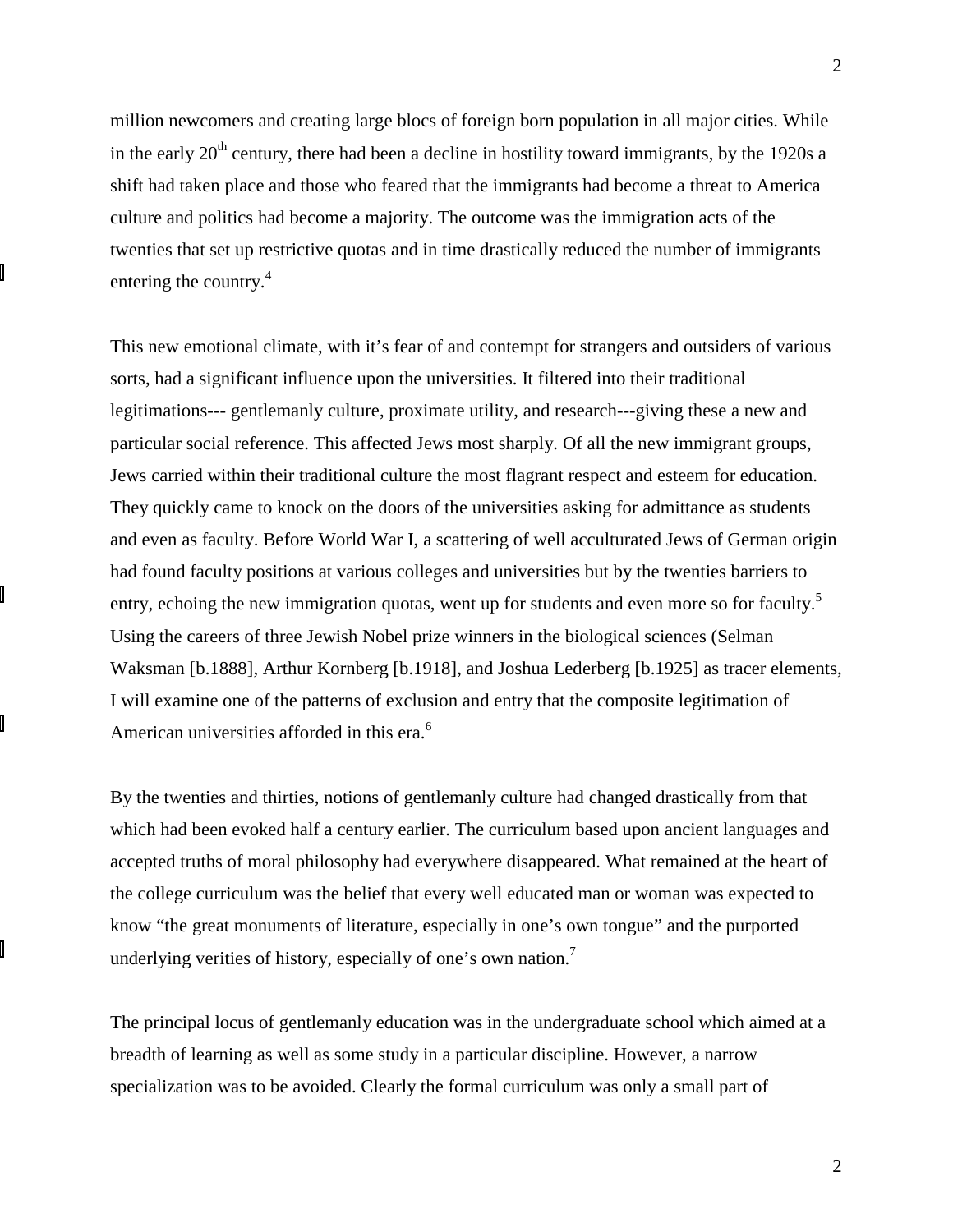undergraduate education. The conviviality and social skills of fraternity and sorority life as well as the ardent excitements of collegiate athletics loomed large in the imagination and experience of the students of this era. Of course, the eighteenth century gentleman would not readily recognize the raucous twentieth century fraternity man as his kin, nonetheless the whiff of chivalric values permeated many parts of the campus. This was most evident in the exaltation of physical prowess and physical beauty---a restricted sense of beauty that stuck very close to the exemplars depicted in the automobile advertisements of the Saturday Evening Post. The belief that none but the brave deserved the fair was revisited in much of undergraduate fiction. In addition, the Enlightenment educational credo of the necessary balance between body and soul still had important advocates. The colloquial phrase, "he is a gentleman and a scholar," though both terms had decidedly shifted in meaning, had not yet taken on its present-day sardonic connotations.8

The locus of proximate utility was in the engineering school, the school of education, agricultural college, as well as in the diverse professional schools. Many of these had grown up in the middle years of the nineteenth century independent of any university affiliation, but by the early twentieth century they were increasingly attached to and absorbed by the universities. The prestige of technical education usually ranked below that of the liberal arts. The agricultural colleges, for example, often recruited its student body from young men of lower social class position and lower academic accomplishment. However even within the liberal arts college the students increasingly chose their major field of study with an eye to its vocational uses.<sup>9</sup>

The locus of research was in the graduate schools, and as the professional schools gradually came to require an undergraduate degree for admission they also took on the usages of the graduate schools and came to expect research as one of the responsibilities of their faculties. Even in the professional schools the distinction between "pure" and applied research appeared, and even there "pure" research was considered more worthy. The research scholar was the beau ideal of the universities and of those aspiring colleges that followed the universities' lead. For John Dewey, the research scholar was the intellectual hero who continually and systematically probed a reality that was in flux and enabled society to advance and improve. Of course, there were sometime practical benefits of his work, however it was often justified in more exalted terms.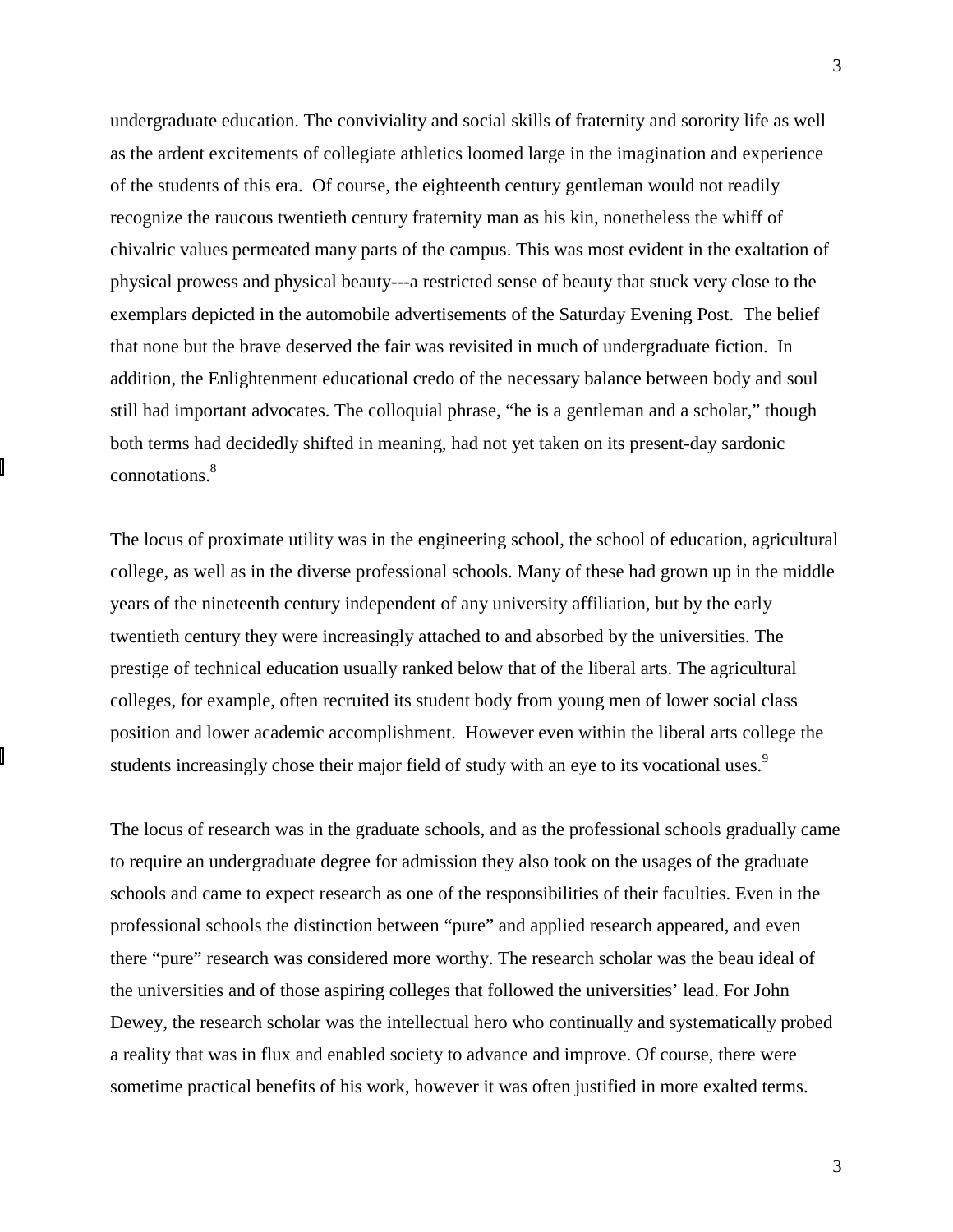"Where the spirit of research breaks out," wrote G. Stanley Hall, the president of Clark University, "there is life: the Holy Ghost speaks in modern accents."10

Jews seemed most deficient by the standards of gentlemanly culture. From the student perspective, it was alleged that Jews lacked the graces that came from good breeding in good families. In addition, it seemed, they were without the proper enthusiasm for school spirit and rough-and-tumble sports. Even Charles W. Eliot, at the time, president of Harvard and an admirer of Jewish attainments, regretted that Jews were wanting in "the martial qualities." However, of greater consequence were the views expressed by Professor Stuart Pratt Sherman, an editor of the various editions of the canonical *Cambridge History of American Literature*, asserting that Jews were insensitive to America's "ancestral voices" and its "national experience." Such people, it seemed, could not properly teach literature or history in the universities, and few Jews were permitted to do so. $^{11}$ 

Ostensibly, the pursuit of research should have been open to all capable and inquiring minds. However, in the university setting the situation was more complicated than that. The research scientists in the universities usually took fundamental science, (or "basic" or "pure" science, as they frequently designated it) as their proper domain, while they relegated applied science (by implication "impure" science?) to the agricultural and engineering schools, as well as to the government and commercial laboratories. Basic research was not only more elevated but clearly, in their eyes, the researcher was as well. This was particularly appropriate in a university setting, for here he was also a teacher who played a role in the shaping of the character of his students. Moreover, a faculty member must be a colleague, with the special requirement of sociability that entailed. Lowell, while he clearly intended to establish a preeminent research faculty at Harvard, favored "the urbane scholar of the British type, who will charm and stimulate the undergraduate." All this made the entry of Jews into faculty positions in research universities more difficult.<sup>12</sup>

In this era, disdainful characterizations of both Jewish intellect and character became more aggravated and widespread. The notion that the Jewish mind was cunning and clever but lacking in deep understanding goes back at least as far as Kant. (Its romantic translation in Wagner's hands was that Jews had talent but never genius). Columbia Professor Franklin H. Giddings'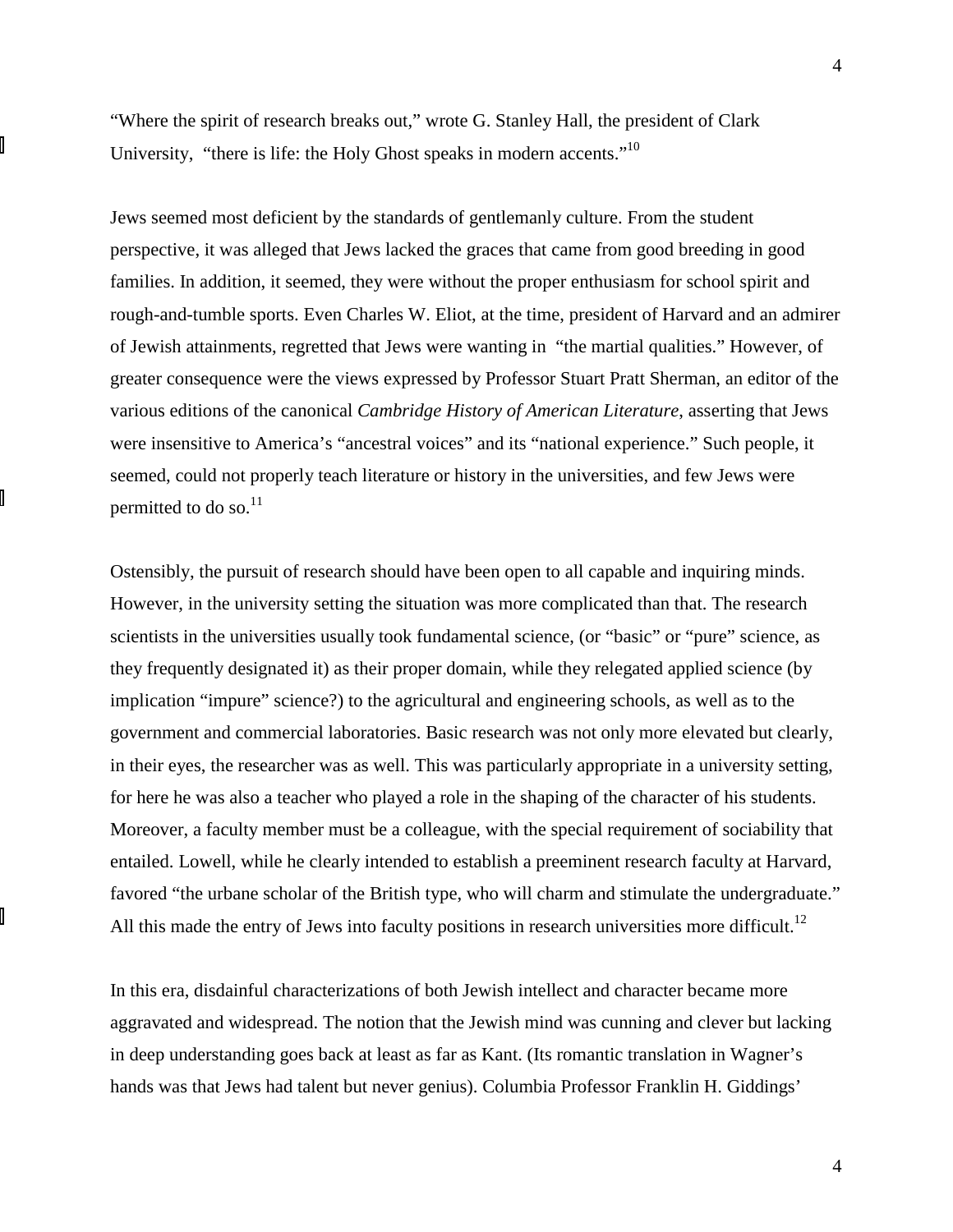version claimed that Jews "are middlemen in economic life and middlemen in the world of ideas." To the extent that such depictions of Jewish intellect were accepted, and there are sporadic examples of such judgments in contemporary materials, Jewish scholars found admission to research faculties quite improbable.<sup>13</sup>

 Derogation of Jewish character was more common and more significant. If Jews were pushy, clannish, and unscrupulous then they would obviously make poor teachers and colleagues. Even "looking Jewish" was a serious disadvantage. Thomas Hunt Morgan, the famous geneticist, refused to admit, all the more, a brilliant Jew to his department at Cal Tech, but at the same time he refused to give the racial theories of his day his scientific imprimatur. This was indicative of the nature of anti-Jewish feeling that sometimes appeared among American academics. Yet there was nothing comparable among American scholars to the radical anti-Semitism of the eminent contemporary German mathematician, Ludwig Bieberbach, who argued that there was a fundamental difference between German and Jewish mathematics and that the chasm between them could never be bridged. Nonetheless, the constrained anti-Semitism of American academe, when filtered through the notions of gentlemanly education and the pursuit of fundamental research, served to place formidable barriers before Jews who attempted to enter onto university faculties between the two World Wars.<sup>14</sup>

The legitimating principle of proximate utility proved to be less obstructive. This is suggested by the academic careers of three Jewish Nobel prize biological scientists Selman Waksman, Arthur Kornberg and Joshua Lederberg whose work spans the years between 1920-1945. Biological sciences would be a likely path into academia for Jews, because of their links to medicine and the special honored place that medicine held within Jewish tradition. It is almost impossible to exaggerate the appeal of medicine to Jews in this era; even young Groucho Marx, for example, harbored dreams of becoming a doctor. Therefore, observing the Jewish lunge toward the biological science in this period as the academic barriers were going up, is something like watching an almost irresistible force come up against an almost unmovable mountain.<sup>15</sup>

 Selman Waksman came to America as an immigrant from Russia in 1910, with a rigorous talmudic and gymnasium education. He had hoped to enter medical school here but found that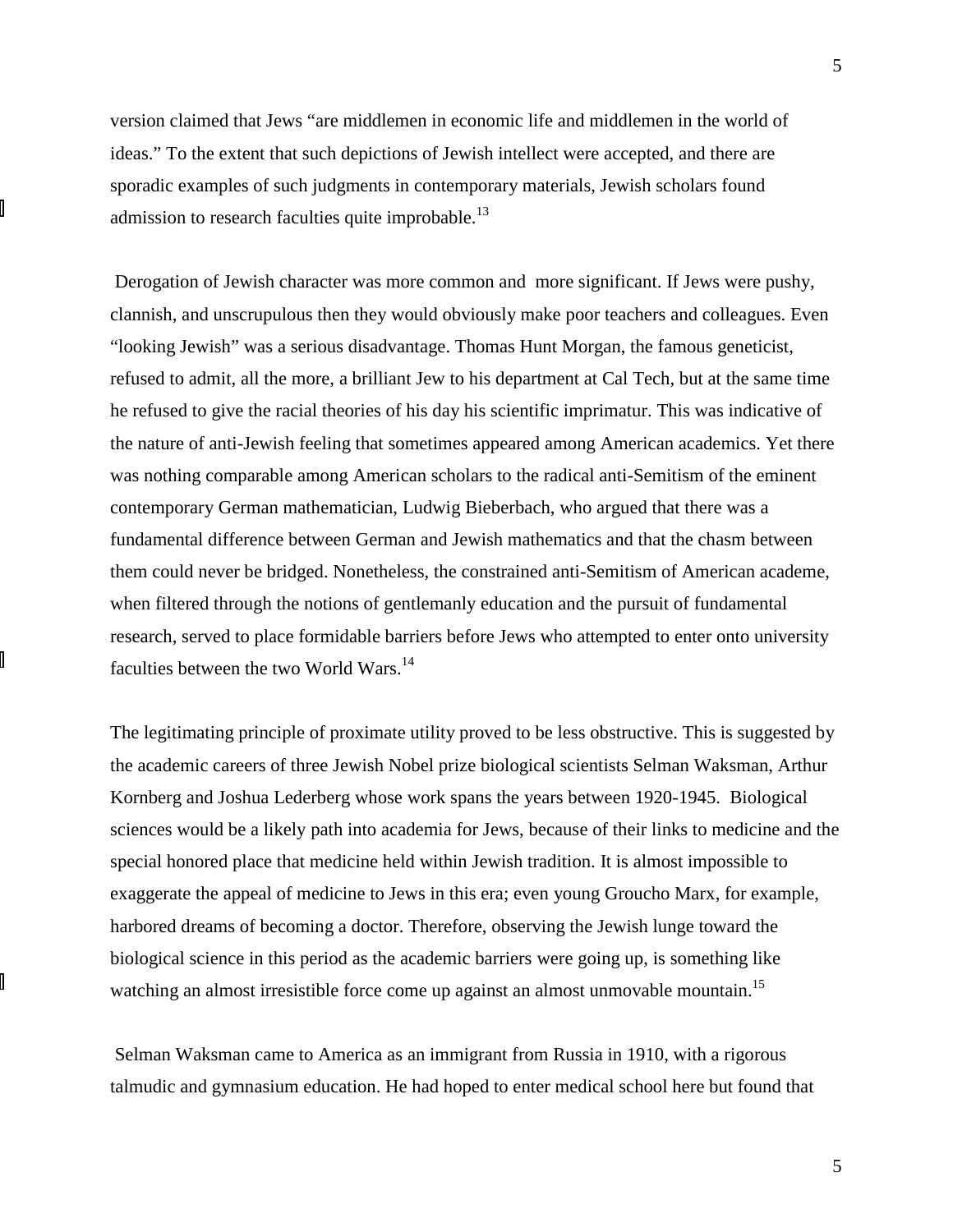such an undertaking was much beyond his means. Instead he worked his way through the agricultural school at Rutgers and went on to secure a position at the New Jersey Experimental Station to which the school was connected. When he was a student, he did not readily fit into undergraduate life. He was too bookish to mix easily with his fellow students and he considered college athletics deplorable. He was proud of the fact that in ROTC training he was "probably the worst soldier in the battalion." When he became a faculty member in the Agricultural school he did not easily fit into the academic milieu of the teachers and researchers there either. Most of the work at Agricultural School and the experimental station was inordinately practical, arising out of the farmers' urgent problems, yet Waksman tried to look beyond these problems to the broader scientific issues. The Rutgers campus, moreover, was known to be an uncongenial setting for Jews. Waksman's closest ties were to his students and to like-minded friends he traveled to visit with in New York City. $16$ 

Waksman endeavored to develop the discipline of soil microbiology. Through much of his career, he spent considerable energy defending its integrity as an independent science, and not just an application of microbiology and chemistry to problems of plant growth. He intended to create a respected discipline of "pure scientific research." To counter the sneers that soil microbiology was "a science without scientists, without foundations," he tried to develop a discipline of rigorous techniques and wide-ranging perspectives. Some of those perspectives might readily be considered aesthetic. Waksman's response to the copiousness of his microbes was an almost religious feeling for the larger stream of life, a sense of plenitude somewhat resembling the eighteenth century notion of The Great Chain of Being. "The older concept of *the teeming earth* has been fully justified," he wrote and he went on to present an intricate ecology of an interconnected and interdependent natural world.<sup>17</sup>

 Ironically, it was neither for such "broadening horizons" nor for the fundamental science that he wished to develop, that he was accorded scientific renown and awarded his Nobel Prize. Rather it was for something quite practical and wonderfully beneficent. The exigencies of World War II and the development and use of sulfanilamide and penicillin encouraged Waksman to turn his attention back to the actinomycetes in the soil. These had been the microorganisms that he had studied at the very beginning of his career, and whose anti-bacterial properties he had long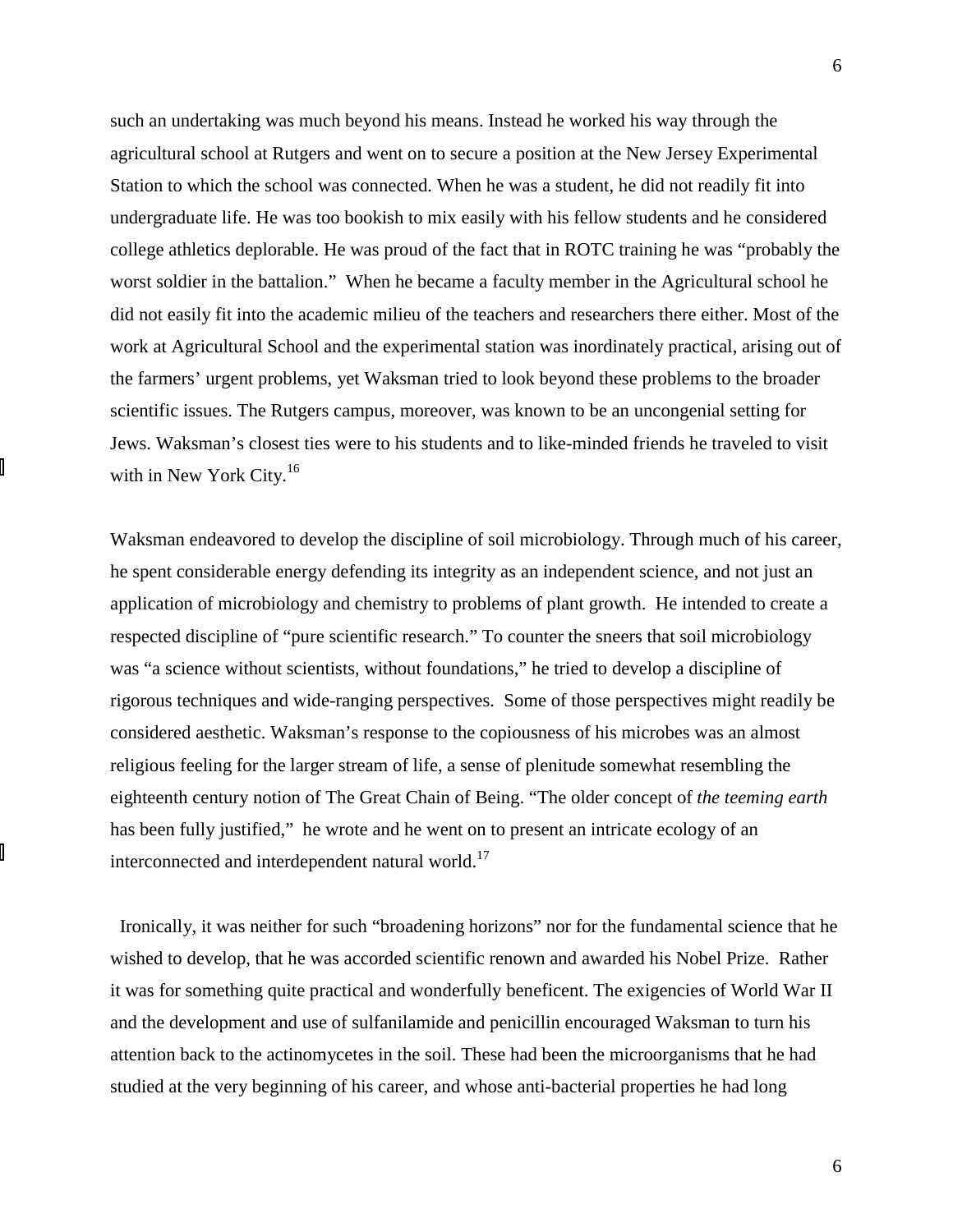known. The outcome was the discovery of streptomycin and neomycin, fame and fortune. Much of the fortune went to Rutgers University, the holder of the patents. In gratitude Rutgers set up the Institute of Microbiology (now the Waksman Institute) which Waksman directed during its early years and which supported research in general as well as applied microbiology. At this point the locus of Waksman's work had finally shifted from the College of Agriculture to the main campus, alongside the traditional and respected basic research sciences. <sup>18</sup>

Arthur Kornberg's career bears some similarities to Waksman's but there were also significant differences reflective of a later era. Kornberg was born just as Waksman was taking his PhD. The son of immigrants, but not himself an immigrant, Kornberg aspired to be a doctor, as had Waksman, but Kornberg actually reached that goal. Nonetheless, he met up with scathing anti-Semitism along much of the way. A top graduate at City College of New York, he looked forward to the fellowship that had been established just for such City College students to Columbia University Medical School. Columbia mysteriously decided not to fill the fellowship that year. City College, an excellent school with a predominantly Jewish student body, placed very few graduates in medical schools. Kornberg was one of the few who gained admission, but at the University of Rochester Medical School, which he entered, he met up with anti-Semitic jibes and was passed over for all the research fellowships, though again at the top of the class.<sup>19</sup>

When World War II broke out, Kornberg, a newly minted doctor, joined the Coast Guard and took a position aboard ship tending the sailors' minor ills. Unexpectedly, he received a call transferring him from sea duty in the Caribbean to a research job at the National Institute of Health in Bethesda, Maryland. While still a medical student, Kornberg had come down with a mild case of jaundice. He decided to read the medical literature on the disease and conduct an experiment using himself and seven other medical students who had contracted the disease. The resulting a paper that Kornberg published was read by someone at the National Institute of Health. Jaundice was a besetting problem for recruits and the NIH thought that it was worthy of study. Here again the urgencies of World War II played and important role.<sup>20</sup>

The National Institute of Health, like the agricultural experimental station, was concerned primarily with practical problems. It was also more accepting of Jewish scientists. Whatever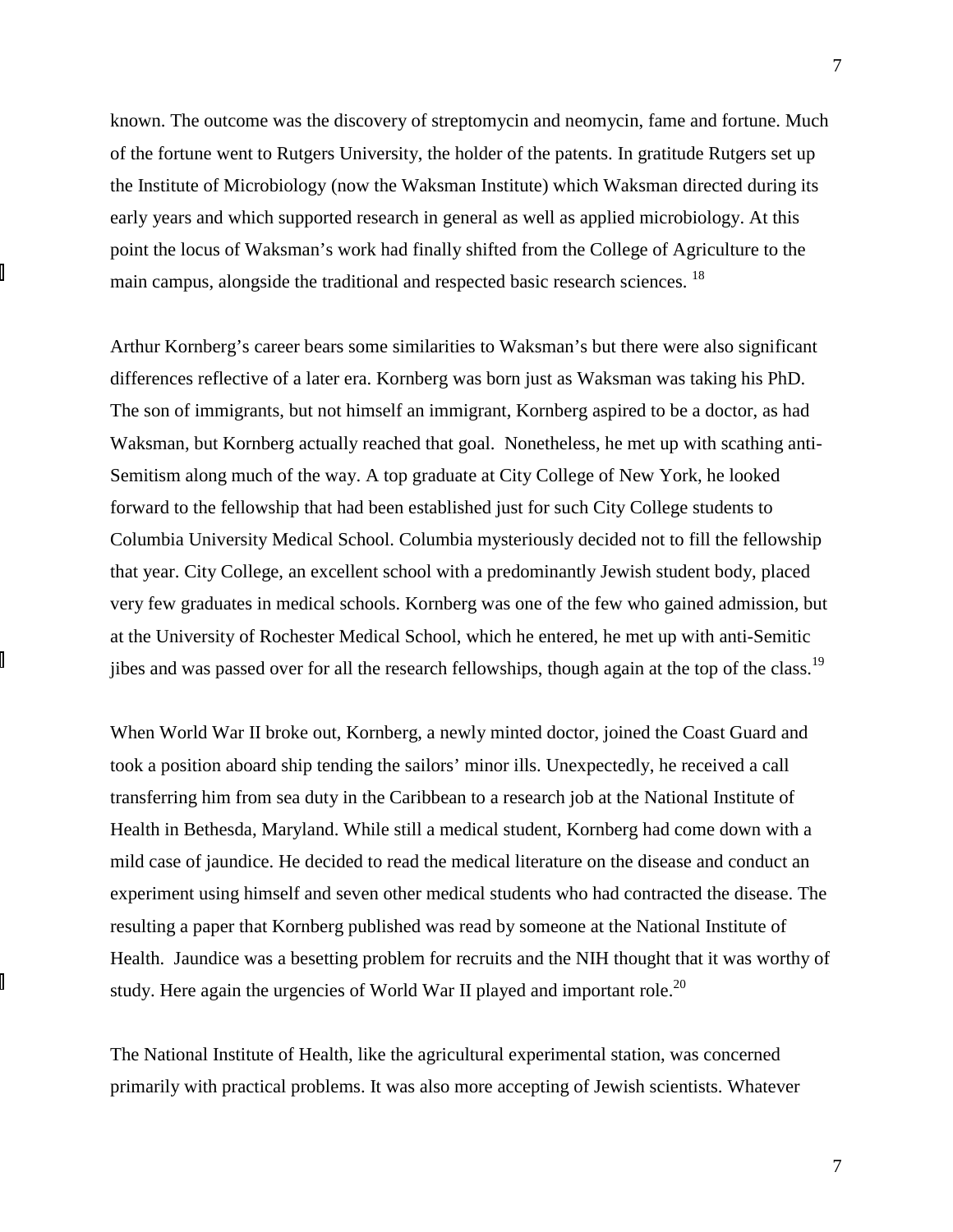formal instruction it provided was a minor aspect of its work and gentlemanliness counted for less in its recruitment. Moreover, government jobs, sometimes directly and often indirectly tied to politics, were usually more open to ethnic minorities. For Kornberg, the NIH served as a graduate school. At first his work was chiefly in nutrition, but he soon persuaded the chief of the laboratory to permit him a year's research training with an eminent biochemist at New York University Medical School and then six months with two research scientists at Washington University at St. Louis. Kornberg returned to the NIH, convinced that the study of enzymes was the new frontier of medical science. Like Waksman, Kornberg worked in an institution that aimed at practical results, yet he was restive in this environment and set his mind toward questions of general understanding. While Waksman thought that an awareness of the complex interaction and interdependence of organisms was the fundament of the biological perspective, Kornberg argued that it was the reduction of biological processes to their chemical substructure that would supply the theoretical basis for scientific insight and advancement. Whatever the general validity of this approach, it provided Kornberg with the focus and enthusiasm for a rapid series of discoveries about enzymes and their roles as catalysts and directors of biochemical processes. Owing to the acclaim he earned for this work, Kornberg could resign from the NIH in 1953 and enter academia as a professor of microbiology. Six years later he won the Nobel Prize. $21$ 

Shortly after Joshua Lederberg began his college career, America entered into World War II. The War brought sharp changes for American universities and for American Jews. The Universities were mobilized for war and that meant that matters of proximate utility became uppermost. Many young men in the student body went off to fight but some of the most talented were held back for special training in various useful fields. Medicine was one of them. To the government officials who played a role in these programs, ethnic quotas seemed to conflict with the requirements of efficiency and were quickly dropped. It is not surprising that Lederberg was selected for the program in medical training, for he was unquestionably a very talented student.<sup>22</sup>

Lederberg grew up in the invigorating Jewish enclave of upper Manhattan, Washington Heights. His father was an impecunious immigrant rabbi whose prerogatives within the family and beyond had clearly diminished via the transit to America. Though unusually bright, Lederberg did not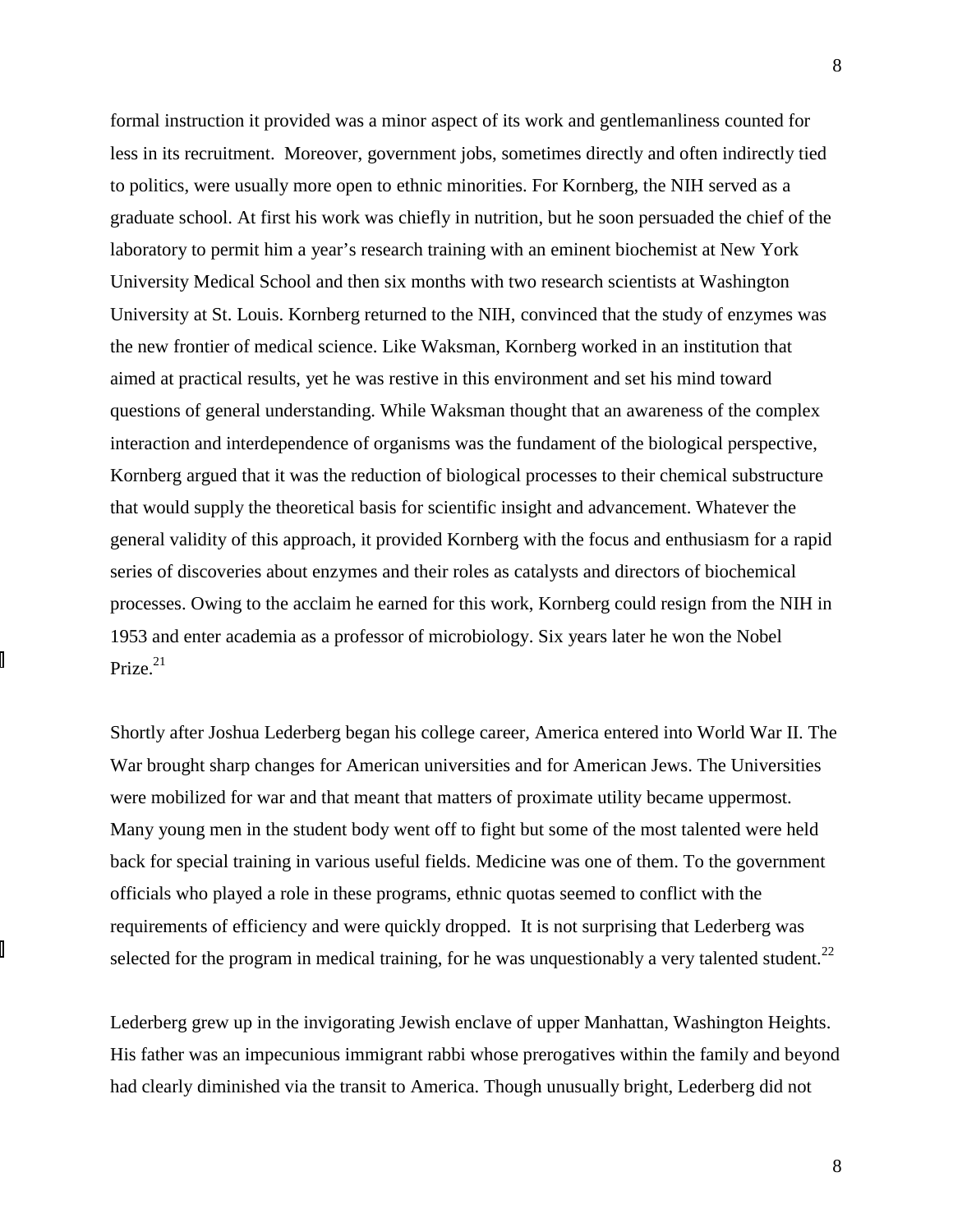receive a yeshiva education, and he gave notice early on that he would not follow in his father's footsteps. In perhaps his earliest composition, written at the age of 7, Lederberg scribbled, "I would like to be a scientistist of mathemmatics like Einstein. I would study science and discover a few theories in science."[sic.] He was a studious and lonely young man who taught himself much of the mathematics and science that he learned prior to college from the books in the local library. At Columbia, in the pre-medical program, he was taken up and encouraged by some of his teachers, apparently those who were somewhat marginal to the faculty. One of them, Francis J. Ryan, admitted young Lederberg to his laboratory as an assistant to prepare the media but also as someone with whom he could talk about the latest work in the field. While working in the laboratory, Lederberg read a paper whose findings could be interpreted as suggesting the transmission of a gene from one bacterial cell to another. His exited response was that this finding was "unlimited in its implications;" and for him that meant theoretical implications. Unlike Waksman and Kornberg, Lederberg never imagined that he might be restricted to the work in applied science. Scientific work "unlimited in its implications" was just the kind of science that he was looking for. Up till that time, most scientists believed that bacteria reproduced asexually, but based upon the paper he had read, Lederberg proposed an experiment to test whether bacteria could reproduce sexually. Just one of the implications for such a finding was the promise of a great step forward in the study of genetics. Mendel's sweet peas and even Morgan's fruit flies spent a comparatively long time in providing new generations. Bacteria, however, multiplied very rapidly and one could trace the results of transmission of mutations almost overnight. $^{23}$ 

Lederberg, then just a second year medical student, sent a letter to the eminent Edward A. Tatum at Yale, one of the leading geneticists in the country, proposing an experiment which could explicitly confirm that bacteria could reproduce sexually. (This was the experiment that ultimately won Lederberg the Nobel Prize.) Tatum, impressed by the precociousness of Lederberg and the brilliance of his proposal, invited the young medical student to his laboratory. The experiment proved to be successful, and instead of returning to Columbia to finish his medical training, Tatum persuaded Lederberg to work for the PhD. at Yale and take up a career as a research scientist. Although Tatum seemed to be uncomfortable working with Jews, he was greatly impressed with Ledergerg's abilities and worked ungrudgingly to forward his career.<sup>24</sup>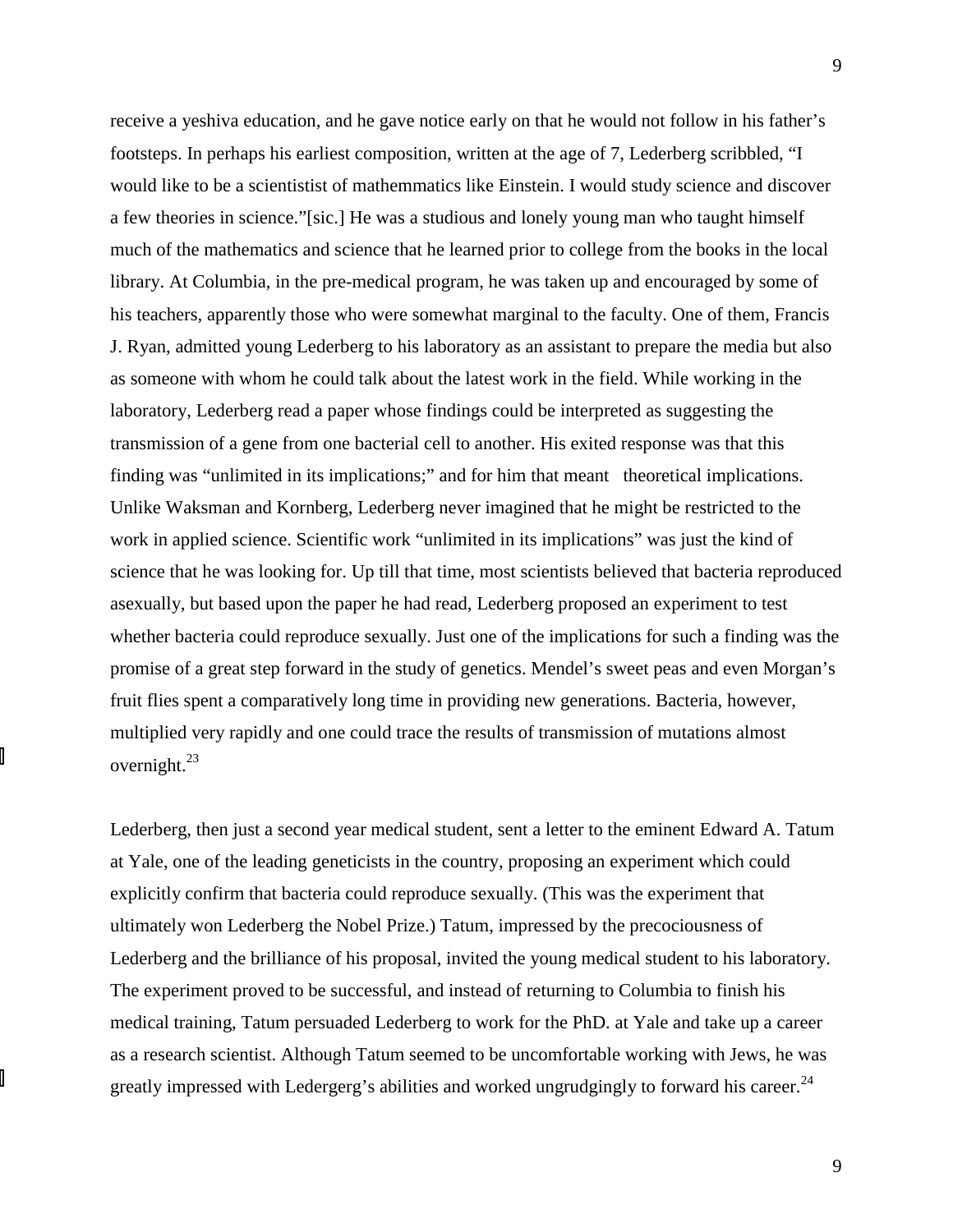Owing in part to the fact that his career was nurtured in the special conditions of the American universities mobilized for war, Lederberg, unlike Waksman and Kornberg, met up with little anti-Semitism as he rose to scientific eminence. However, vestiges of anti-Jewish feeling were not completely absent. After Lederberg completed the work for his PhD, Tatum tried to get him a job at the University of Wisconsin where he had some personal connections. Wisconsin asked for an evaluation from the genetics department at Cal Tech, then one of the most distinguished in the country, and a majority of the referees there voted against Lederberg. There is a remarkable letter of August 13, 1947,from Professor Ray D. Owen of the Cal Tech minority, writing to Wisconsin in an attempt to mitigate views of the majority. It suggests that at least for some involved in the decision, anti-Jewish feeling was still important. Owen argued that the majority had allowed Lederberg's "personal objectionableness" to color their opinions of his professional merit. It was true, Owen conceded, that Lederberg's ambitiousness led him to advocate the most spectacular conclusions from his experimental data, but that is no reason to automatically distrust the data or the views. It was also true that a sizable faction of his associates would surely "hate his guts," but that should not discount his solid and exceptional scientific merits. Moreover, it was wrong to discredit Tatum's favorable views because of his "overtolerance." Lederberg eventually got the Wisconsin job, but it is of some interest to note that Wisconsin was one of the few schools in the country in which genetics was in the School of Agriculture. (A few years earlier, it had been the Department of Experimental Breeding.) Nevertheless, Lederberg helped build it into an outstanding department of genetics, and he later moved to Stanford where he did the same. Today he is president of Rockefeller University, a preeminent medical research center in New York.<sup>25</sup>

A survey of the careers of these three outstanding scientists suggests that such Jews entered the universities in this era via the back door. For the most part, between the two World Wars, they were excluded from the most prestigious positions as research scholars. In addition, they were considered inappropriate transmitters of gentlemanly culture. However, among the least prestigious faculty, the proponents of proximate utility, Jews might find a place---even though they might be uncomfortable with that place. When America entered World War II, the legitimating ideal of proximate utility, in its many guises, became uppermost as the universities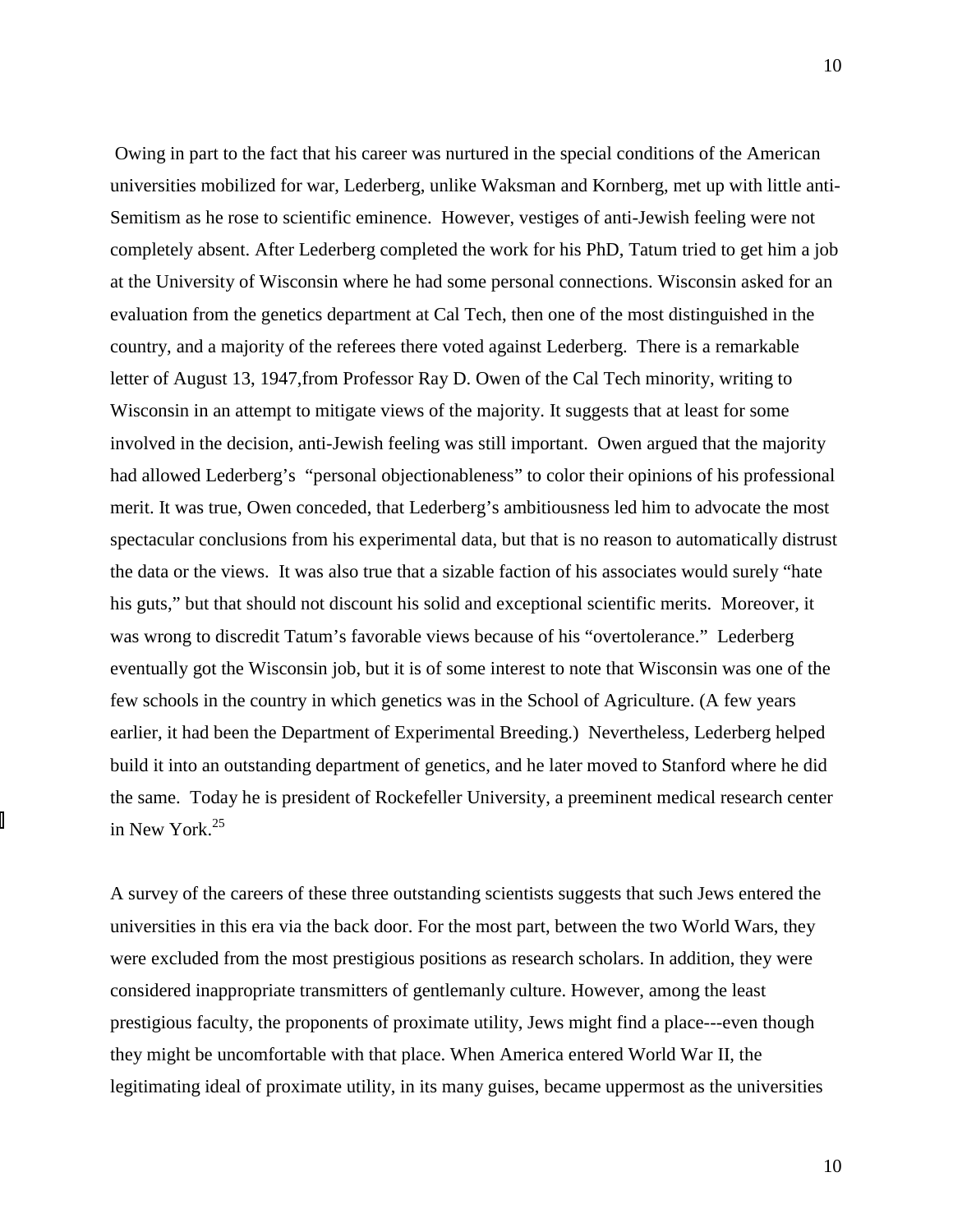were mobilized to win that war. In addition, it was a war of special sort, in part defined by the nature of the enemy. A war against Hitler became a step toward the discrediting of bigotry and race prejudice. The anti-Semitic sentiments that had filtered into the composite legitmations of the university between the wars and had set up barriers to Jewish entry into their faculties, had gradually dissipated and Jews rose to important places in higher education.

<u>.</u>

2 Josiah Royce, "Present Ideals of University Life," *Scribner's Magazine* ,10(1891),376-88*;* Laurence R. Veysey, *The Emergence of the American University, 1880-1910* (1965),preface.

3 For a discussion of the various uses of the concept of legitimation see *Current Sociology* 35(Summer, 1987). The entire issue is devoted to the subject. Thomas Luckmann's "Comments on Legitimation," comes closest to the usage in this paper.

4 John Higham, *Strangers in the Land:Patterns of American Nativism, 1860-1925* (1975), chapters 10 and .11

5 See Marcia Graham Synott, *The Half-Opened Door (*1979) and Harold S. Wechsler, *The Qualified Student*, (1977)*passim.* Leon Sokoloff, "the Rise and Decline of the Jewish Quota in Medical School Admissions," *Bulletin of the New York Academy of Medicine* 68(November, 1992), 497-518.

<sup>6</sup> This pattern seems to fit the careers of many Jewish academics of this era who worked in the physical sciences. A random sample of biographical materials indicates this. The sampling came from *Jews in the World of Science* (1956), eds. Harry Cohen and I. J. Carmin. This is a *Who's Who* style compendium Among those whose careers seem to conform to this pattern are: Simon H. Bauer(b. 1911); Seymour S. Cohen(b.1917); William Z. Hassid(b. 1897); George Kalnitsky(b. !917); William Perlzweig(b.1891); Gregory Pincus(b. 1903); Albert Sabin(b. 1906); Jonas Salk(b. 1914);Murray Shear(b. 1899);Sol Spiegelman(b.1914);Sidney Weinhouse(b. 1909);Saul Winstein(b. 19121). See also Leon Sokoloff, "The Question of Antisemitism in American Medical Faculties, 1900-1945" *Patterns of Prejudice* 31 (January,1997),43-54. An older and less common form of entry in this era might be styled "patronage." A Jewish philanthropist would establish a chair or provide a hidden subsidy for a Jewish scholar. Felix Adler, Horace Kallen, E.R.A. Seligman, and Harry Austin Wolfson benefited from such patronage. In a variant form, the patron was someone with substantial power within the university, who for his own reasons pushed a Jewish candidate on to the faculty against strong opposition. Lionel Trilling and Harry Levin were aided by that type of sponsorship. For a discursive yet informative treatment see Lewis Feuer"The Stages in the Social History of Jewish Professors in American Colleges and Universities," *American Jewish History* 71(1982) 432-65

7 A. Lawrence Lowell, "Culture,"in *At War With Academic Traditions in America* (1934),116-7;Albert Bushnell Hart, *We and our History* (1923), preface; Charles M. Andrews, "These Forty Years,"*Ameircan Historical Review* 30(1927),325-50. See also Edward Saveth, *American Historians and European Immigrants, 1875-1925* (1948). For the tribulations of those Jews trying to enter the domain of "culture" in the universities see Susan Klingenstein, *Jews in the American Academy, 1900-1946:The Dynamics of Intellectual Assimilation* (1991).

8 For the shift in meaning of "the gentleman," see the sour comments in W.L.George, "Exit the Gentleman,"*Harpers*, 140(January, 1920) 263-9; W. Orton, "Culture and the College," *New Republic* 46(April, 1926)236-8;H. Nickerson, "Gentleman Wanted," *American Review* 7(September,1936), 422-41.On curriculum changes and student culture see David O. Levine, *The Ameircan College and the Culture of Aspiration, 1915-1940* (1986), chapters 5 and 6. See also

<sup>1</sup> For a general overview of this history see Frederick Rudolph, *The American College and University: A History* (1962); John S. Brubacher and Willis Rudy, *Higher Education in Transition: A History of American Colleges and Universities* (1976)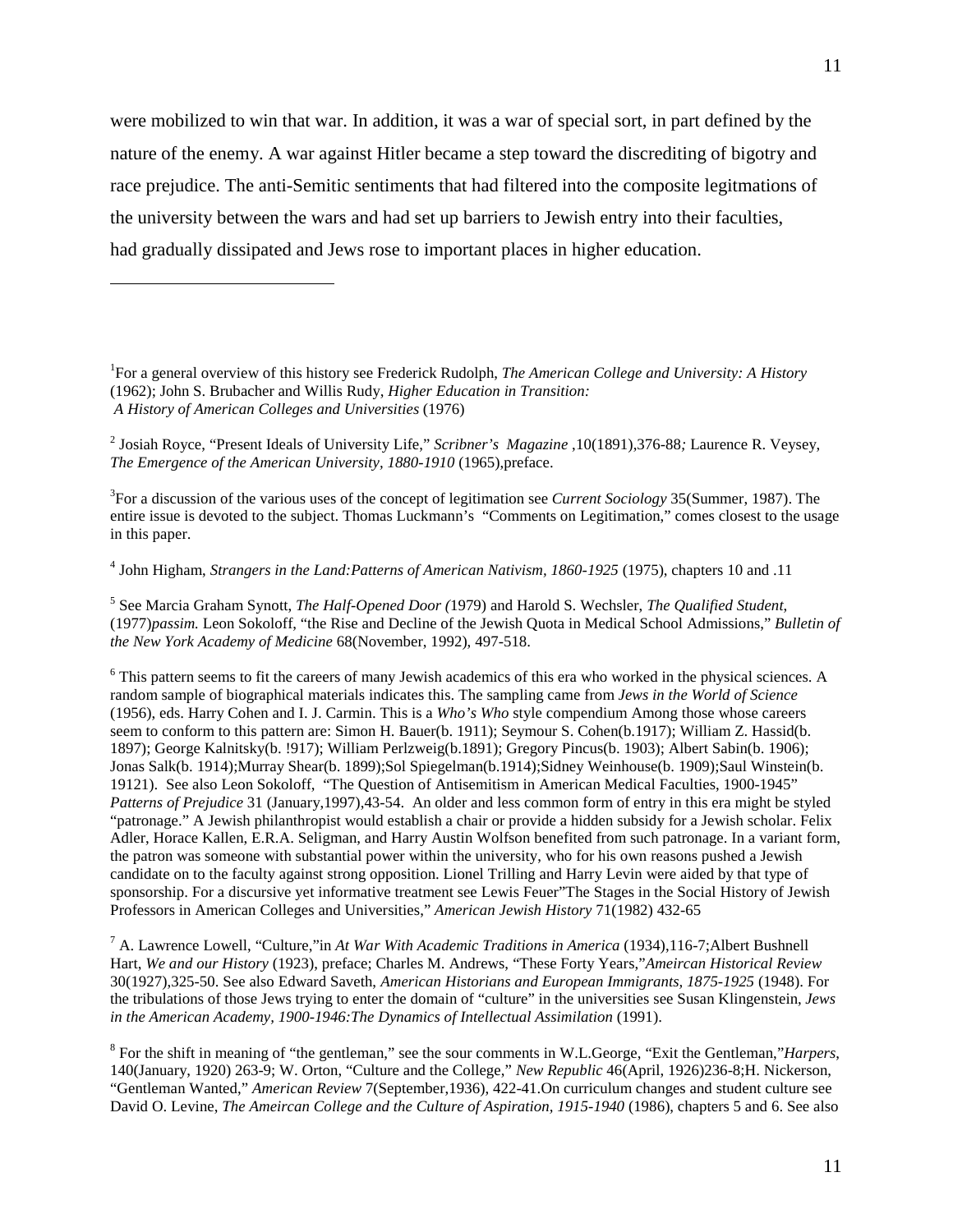Paula Fass,*The Damned and the Beautiful:American Youth in the 1920s* (1977)chapter 3;Helen Lefkowitz Horowitz, *Campus Life* (1987) chapters 2,5,7.

9 James Gregory McGivern , *First Hundred Years of Engineering Education in the United States ,1807-1907* (1960),128-9,150;Lawrence P. Grayson, "A brief History of Engineering Education in the United States," *Engineering Education, 88(1977)256-67;* Alan Marcus, *Agicultural Science and the Quest for Ligitimacy*(1985),*passim.* ; Levine , *The American College*. chaps. 3 and 4.

 $\overline{a}$ 

10 John Dewey, "American Intellectual Frontier," *New Republic,* 30 (May,1922), 303-5; Granville Stanley Hall, "Scholarship and the Training of Professors," *Forum* 17(1894)568; Granville Stanley Hall, "The Message of the Zeitgeist," *Science Monthly,* 13(August,1921), 106-16;Roger L. Geiger, *To Advance Knowledge: The Growth of American Research Universities, 1900-1940* (1986)chapters 2,3,6.

<sup>11</sup> William T. Hamm, "Harvard Student Opinion on the Jewish Question," *The Nation* 115(September 6, 1922)225; Horowitz, *Campus Life,* 76-81,144-7;Charles W. Eliot, "Address of the President of Harvard," *The Two Hundred and Fiftieth Anniversary of the Settlement of Jews in the United States* (1906)78; For a polemical response to the exclusion of Jews from gentlemanhood see Maurice Samuel, *The Gentleman and the Jew* (1950) *passim.;* Stuart P. Sherman, *The Genius of America* (1923) 9;For the importance of Stuart P. Sherman see Henry F. May, *The End of Americn Innocence* (1959) 74ff;Ludwig Lewisohn, *Upstream* (1922) 130,254; Lewis Gottschalk, "The Meaning of Judaism for the Educated Jew," in Alfred Jospe, ed., *Tradition as Idea and Contemporary Experience* (1963)79.

12 George H. Daniels, "The Pure Science Ideal and Democratic Culture,"*Science* , 156 (June 30, 1967)2; Veysey, *Emergence*, 76-79,121-25; David. A. Hollinger, "Inquiry and Uplift: Late Nineteenth Century American Academics and the Moral Efficacy of Scientific Practice," in *The Authority of Experts*, ed. Thomas L. Haskell (1984) 147. On Lowell see Geiger, *To Advance Knowledge*, 194-6.

13 For Kant's and Wagner's characterizations see Sander L.Gilman, *Smart Jews (*1996) 15, 43-5. For Giddings' view see Alvin Johnson, *Pioneer's Progress* (1962)122. My principal source for contemporary judgments on Jewish scientists is in the Warren Weaver diary in the Rockefeller Archives, Tarrytown, NY. Weaver was the director of the Division of Natural Sciences for the Rockefeller Foundation (1932-57) and made recommendations for grants to individual scientists and scientific groups. He systematically and continuously visited universities in the United States and abroad, interviewing scientists, evaluating them and their projects, and soliciting evaluations of scientists by other scientists. His diary contains careful and detailed records of these evaluations. For deprecatory judgments of Jewish intellect see entries for October 23, 1934; February 21, 1935; January 12, 1937; May 21,1939

<sup>14</sup> For such aspersions see the entries in the Weaver diaries, Rockefeller Archives, for April 6, 1934; October 6,1937;December 7, 1937;May 13, 1938. See also Ellsworth Faris, "If I Were a Jew," in *The Nature of Human Nature* (1937)350-3. On Morgan see Lily E. Kay, *The Molecular Vision of Life* (1993), 96-8 and Charles E. Rosenberg, *No Other Gods* (1997).2nd ed., 221-3, 271.For Bieberbach's views see *Deutsche Zukunft* April 8, 1934. See Norbert Schappacher, "The Nazi era: the Berlin way of politicizing mathematics," *Mathematics in Berlin* (1991). Ed. H.G.W. Begehr, 127-35, for a discussion of Bieberbach and other German mathematicians who adopted a similar radical anti-Semitism. Max Weinreich, *Hitler's Professors* (1946) presents a broader discussion.

15 Harry Friedenwald, "The Relation of the Jews and Judaism to the Medical Art, "*The Jews and Medicine: Essays*(1967) 2nd edition, volume 1,:5-17. For Groucho's dreams see Stefan Kanfer, *Groucho* (2000), 27

<sup>16</sup> Much of the information on Waksman's career come from his outspoken and self-revealing autobiography, My *Life with the Microbes* (1954), 68-70,83, 172. I have also examined the Waksman papers at the American Jewish Historical Society Library in the Center For Jewish History in New York City.. Especially helpful was the unpublished essay, "A Student at Rutgers," which is in that collection.

For a discussion of anti-Semitism at Rutgers see Michael Greenberg and Seymour Zenchelsky, "Private Bias and Public Responsibility: Anti-Semitism at Rutgers in the 1920s and 1930s," *History of Education Quarterly* 33(Fall, 1993),295-319: Ruth Marcus Pratt, *The Jewish Experience at Rutgers* (1987)chapters 3-5.